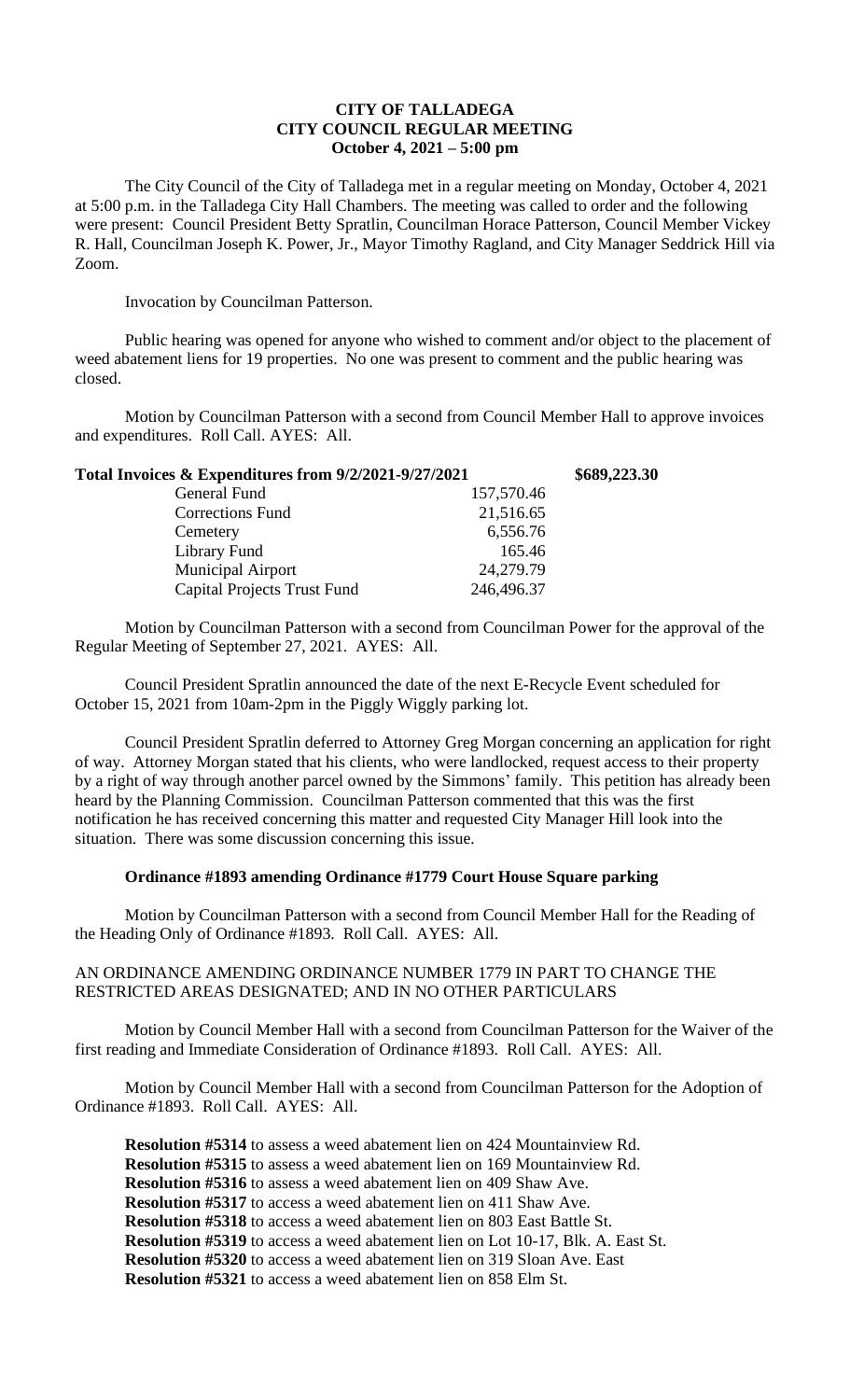**Resolution #5322** to access a weed abatement lien on 123 Lancaster St. **Resolution #5323** to access a weed abatement lien on 817 Eastwood Ave. **Resolution #5324** to access a weed abatement lien on 821 Eastwood Ave. **Resolution #5325** to access a weed abatement lien on 118 Elizabeth Ave. **Resolution #5326** to access a weed abatement lien on 112 Elizabeth Ave. **Resolution #5327** to access a weed abatement lien on 307 Adams Ave. **Resolution #5328** to access a weed abatement lien on 214 N. Spring St. **Resolution #5329** to access a weed abatement lien on 206 E. Sloan Ave. **Resolution #5330** to access a weed abatement lien on 301 Dumas Ave. **Resolution #5331** to access a weed abatement lien on 315 Westwood Circle

Motion by Councilman Patterson with a second from Councilman Power for the approval of Resolution #5314 to Resolution #5331. Roll Call. AYES: All.

Motion by Councilman Williams with a second by Council Member Hall to approve invoices and expenditures for the Water Department. Roll Call. AYES: All.

### **Water Department Expenditures for 9/2/2021 to 9/27/2021 \$420,724.08** Water/Sewer Fund 420,724.08

City Manager Hill wished to introduce Camille Burgin, the new Human Resources Director. He also informed the Council that the Chief of Police job position has been posted and there were several strong applicants both internal and external, had a great meeting with East Alabama Planning and Development Commission concerning a comprehensive and strategic plan and policy, also to be included in that plan is a hotel feasibility study, met with Terry Smiley from Alabama Power concerning updating properties and discussed initiatives with Public Works Director Phillips, and an internship program to start in the summer, had the opportunity to speak at Talladega College encouraging students to serve in areas of public service after graduation, met with Interim Finance Director Steele regarding the budget, conversation with Purchasing Director Blackburn concerning weed abatements, had a successful meeting with GFL to make sure that the roadway is clear of debris from garbage pickups, met with the president of CACC, a great meeting with a citizen in Bemiston, mentioned travel to Portland, Oregon for an ICMA conference with a return date of October  $6<sup>th</sup>$ , it was also mentioned that Fire Chief Warwick was in charge during this absence, mentioned a possible land donation to the City, in terms of tourism efforts, attended Main Street Program with the application due in January 2022, and mentioned completion of airport operating program by Jim Brock.

Council Member Hall requested an update concerning demolition of houses in Ward 2. City Manager Hill commented that the consultant hired has not responded back as of yet with a start date and have been reached out to. It was also stated that he would follow up with City Planner Buyher concerning this issue.

Councilman Patterson inquired about correspondence received from Ms. Hunley. City Manager Hill stated that Ms. Hunley had complimented Public Works and Community Appearance for work being done on Sloan. Councilman Patterson wished to thank the employees from both those departments.

Motion by Councilman Patterson with a second from Councilman Power to excuse the absence of Councilman Williams. AYES: All.

Council President Spratlin wished to inform all that there would be a food drive at Trinity United on October 7 to start at 10am.

Councilman Power had submitted to the Council pictures received from a citizen of areas in the City which had seen vast improvement in clean up. He wished to thank City Manager Hill for his leadership for the changes seen around the City. He also mentioned a concert in honor of Bobbye Trammell, scheduled at the Ritz Theatre on October 7. Also mentioned was a reduction in viewers for the Council Meeting on Facebook Live, stating perhaps the sound issue was the cause and requested City Manager Hill to look into the matter. City Manager Hill deferred to City Clerk Medlen concerning the issue. City Clerk Medlen stated that the City was in the process of researching Chamber upgrades. Next, Councilman Power informed the Council that the Talladega Municipal Airport did have at least 50 planes fly in for the latest NASCAR race.